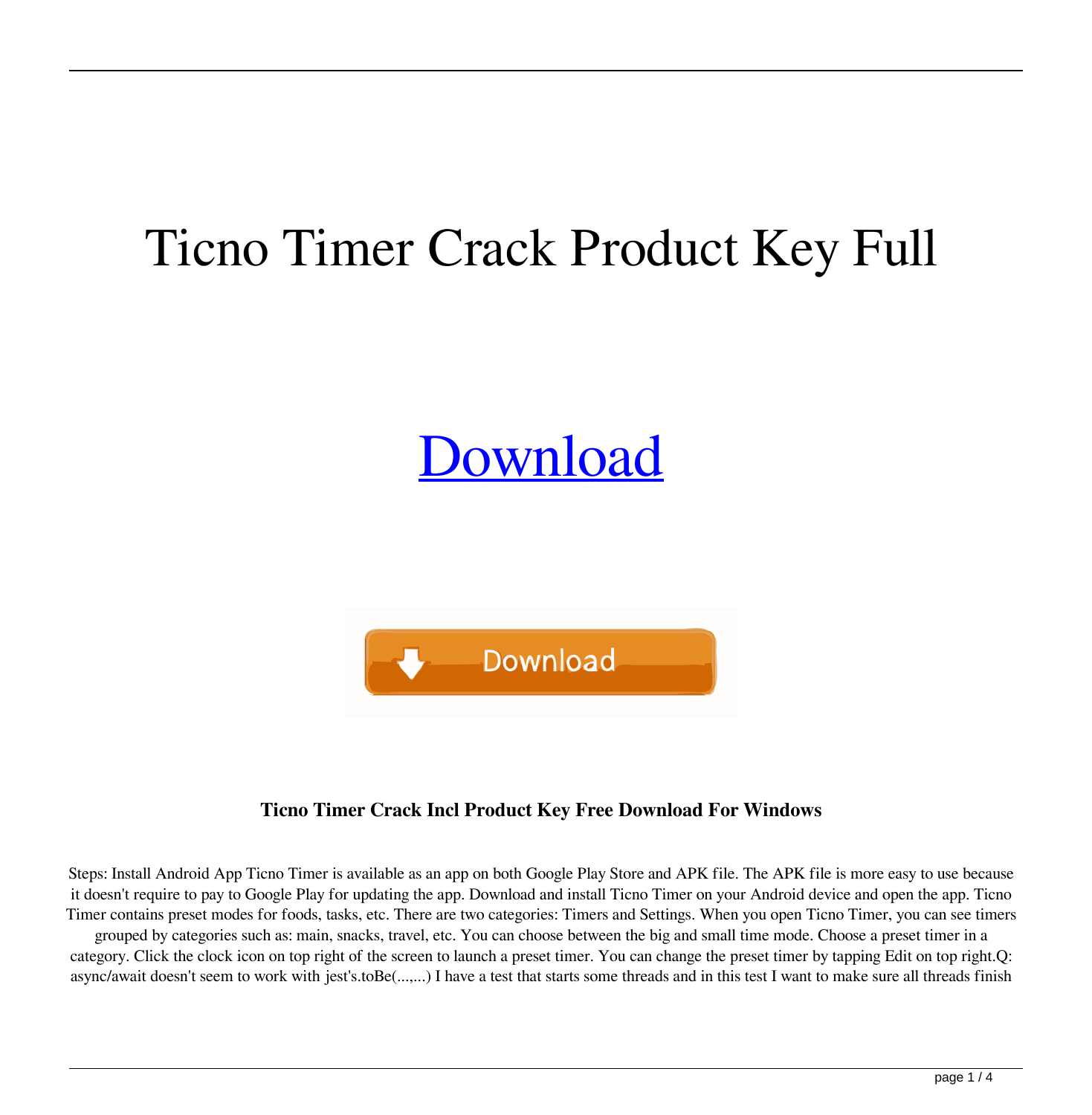before doing something else. This is the test: test("My test", async () => { const myThread = new MyThread(); const otherThread = new OtherThread(); await myThread.start(); await otherThread.start(); await myThread.finish(); await otherThread.finish(); const myThreadIsFinished = await myThread.isFinished(); const otherThreadIsFinished = await otherThread.isFinished(); expect(myThreadIsFinished).toBeTruthy(); expect(otherThreadIsFinished).toBeTruthy(); }); This is the class MyThread: class MyThread { async start() { await new Promise(resolve => setTimeout(resolve, 1000)); } async finish() { await new Promise(resolve => setTimeout(resolve, 2000)); } isFinished() { return this.finishPromise; } async isFin

#### **Ticno Timer Crack + Activation Code Free**

– Many Ticno Timer Presets are preloaded – Useful presets including: soup, curry, stir fry, stew, rice,... KEYMACRO Description: – Many Ticno Timer Presets are preloaded – Useful presets including: soup, curry, stir fry, stew, rice,... KEYMACRO Description: – Many Ticno Timer Presets are preloaded – Useful presets including: soup, curry, stir fry, stew, rice,... KEYMACRO Description: – Many Ticno Timer Presets are preloaded – Useful presets including: soup, curry, stir fry, stew, rice,... KEYMACRO Description: – Many Ticno Timer Presets are preloaded – Useful presets including: soup, curry, stir fry, stew, rice,... KEYMACRO Description: – Many Ticno Timer Presets are preloaded – Useful presets including: soup, curry, stir fry, stew, rice,... KEYMACRO Description: – Many Ticno Timer Presets are preloaded – Useful presets including: soup, curry, stir fry, stew, rice,... KEYMACRO Description: – Many Ticno Timer Presets are preloaded – Useful presets including: soup, curry, stir fry, stew, rice,... KEYMACRO Description: – Many Ticno Timer Presets are preloaded – Useful presets including: soup, curry, stir fry, stew, rice,... KEYMACRO Description: – Many Ticno Timer Presets are preloaded – Useful presets including: soup, curry, stir fry, stew, rice,... KEYMACRO Description: – Many Ticno Timer Presets are preloaded – Useful presets including: soup, curry, stir fry, stew, rice,... KEYMACRO Description: – Many Ticno Timer Presets are preloaded – Useful presets including: soup, curry, stir fry, stew, rice,... KEYMACRO Description: – Many Ticno Timer Presets are preloaded – Useful presets including: soup, curry, stir fry, stew, rice,... KEYMACRO Description: – Many Ticno Timer Presets are preloaded – Useful presets including: 81e310abbf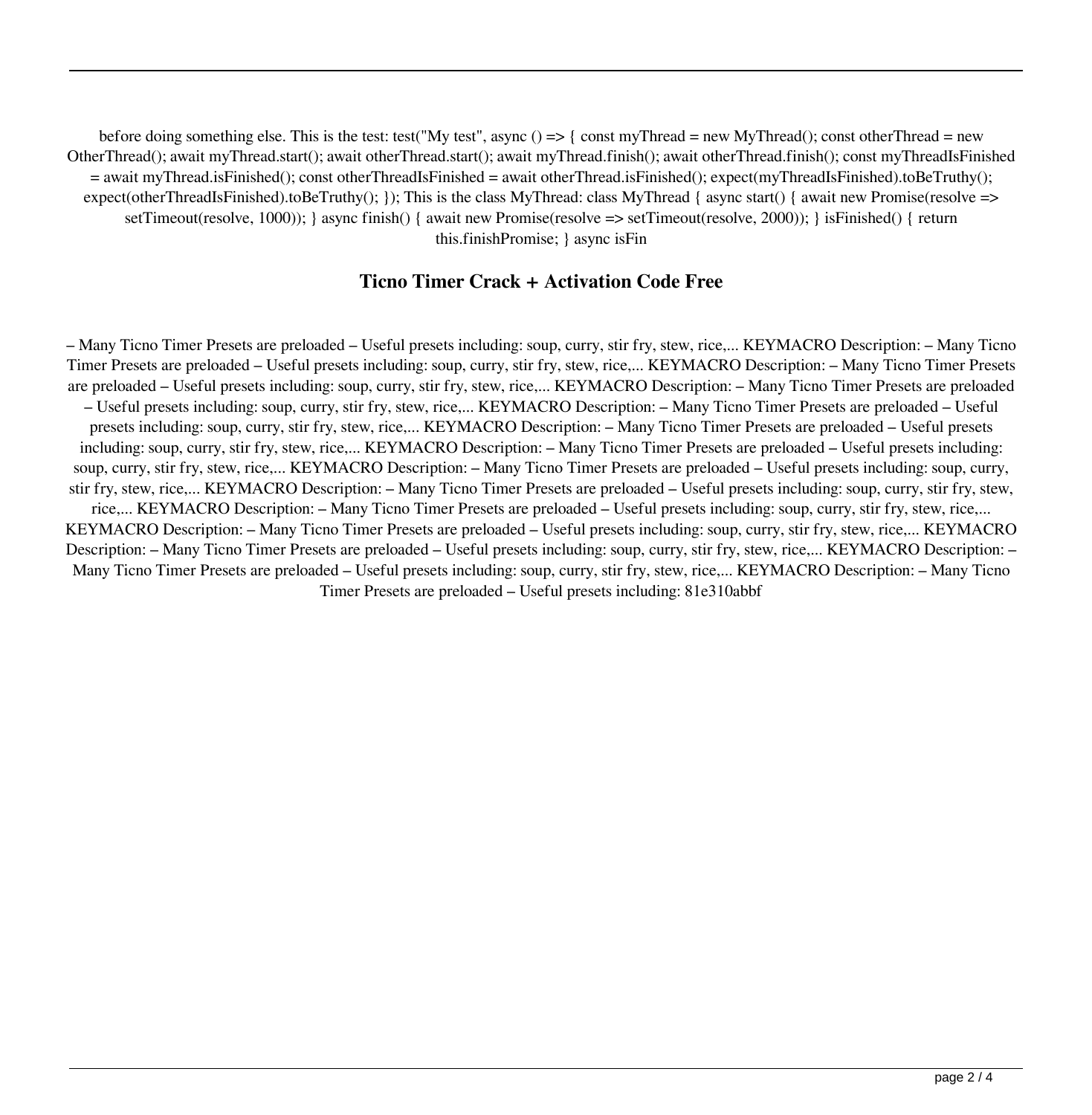#### **Ticno Timer Crack + Torrent (Activation Code)**

Ticno Timer is a great utility for cooking or reminding you about some small tasks, without bothering you from work. In addition, Ticno Timer comes with numerous presets that will help you when cooking your meals. Keyfeatures: [7]Open Office compatible presets for cooking and food calculations, macros and simple timers that will help you to plan your food and make it less stressful for you. **O**pen the app and choose one of the presets, then add to the list of tasks to do. Mafter adding the task or task to remember, you will set a start date and time. Now can choose a target time to remind, to remind you every day, weekly or monthly. Mehoose the target date and time. Mou can schedule when to remind you. Ticno Timer is a great utility for cooking or reminding you about some small tasks, without bothering you from work. In addition, Ticno Timer comes with numerous presets that will help you when cooking your meals. How to use this app: [?]On the home screen, tap the action you want to do. The menu button and choose a preset. Talfter selecting a preset, choose a task and set a date. The reminder will appear in the reminder section when the target date is reached. To cancel a reminder, tap cancel, or double tap the clock icon. To change the reminder, tap edit in the reminder section. The edit a task, tap edit, then choose from the list of tasks. The reset a task, tap reset. The add a new task, tap add. The clear and add a new task. M<sub>c</sub> add a menu preset, tap menu and select the preset. Mc add a target time, tap menu and select a time. Mc clear and add a new target time. The plear and add a new task. You can make a tour in the user guide to learn more about Ticno Timer. Wow! What a waste of my time. We have this type of software in the workplace. You open it and spend hours and hours surfing the net looking for new stuff to

#### **What's New In?**

- easy to set - Add more options - add your favorite music - easy to use - you can add an alarm - many presets: from cooking to cleaning, from bong water to wake-up - you can add an image or text to your timer - 30 levels of loudness, from Silent to Critical Requirements: - Android 4.0 and above This is a free version of Ticno Timer with few options. You can upgrade to pro version to get more options and features with in-app purchases. In pro version, you can select time zone and choose from 9 different colored clock, 3 different sizes, and various options of clock face. Additionally, the pro version allows you to add your favorite music and images to your clock face. And with that, it is designed to be an alarm clock for you to remind you about your small tasks. Please rate, feedback and share this app to your friends and family. Dedicated to you. Terms of use: Like it? Share with your friends! Other Android Apps by mindovermental.com There are no client updates for this version of Ticno. Recent changes: v1.0: Added the pro version Fixed a bug that cannot change the color of the clock face Minor bug fixes v0.9: added the pro version added more options in pro version v0.8: Added the pro version Added a slideshow of all clock faces Added a setting to turn off the timer after it finishes Minor bug fixes v0.7: Added settings to change the color and size of the clock face Added options to change clock face Added a slideshow of all clock faces Added a setting to turn off the timer after it finishes Minor bug fixes v0.6: Added a slideshow of all clock faces Added a setting to turn off the timer after it finishes Minor bug fixes v0.5: Added a setting to change the color of the clock face Added a slideshow of all clock faces Added a settings to enable you to choose between Timer and Menu Minor bug fixes v0.4: Added a settings to enable you to choose between Timer and Menu Minor bug fixes v0.3: Added a timer Added a settings Added a timer lock Added a timer restart Minor bug fixes v0.2: Added a